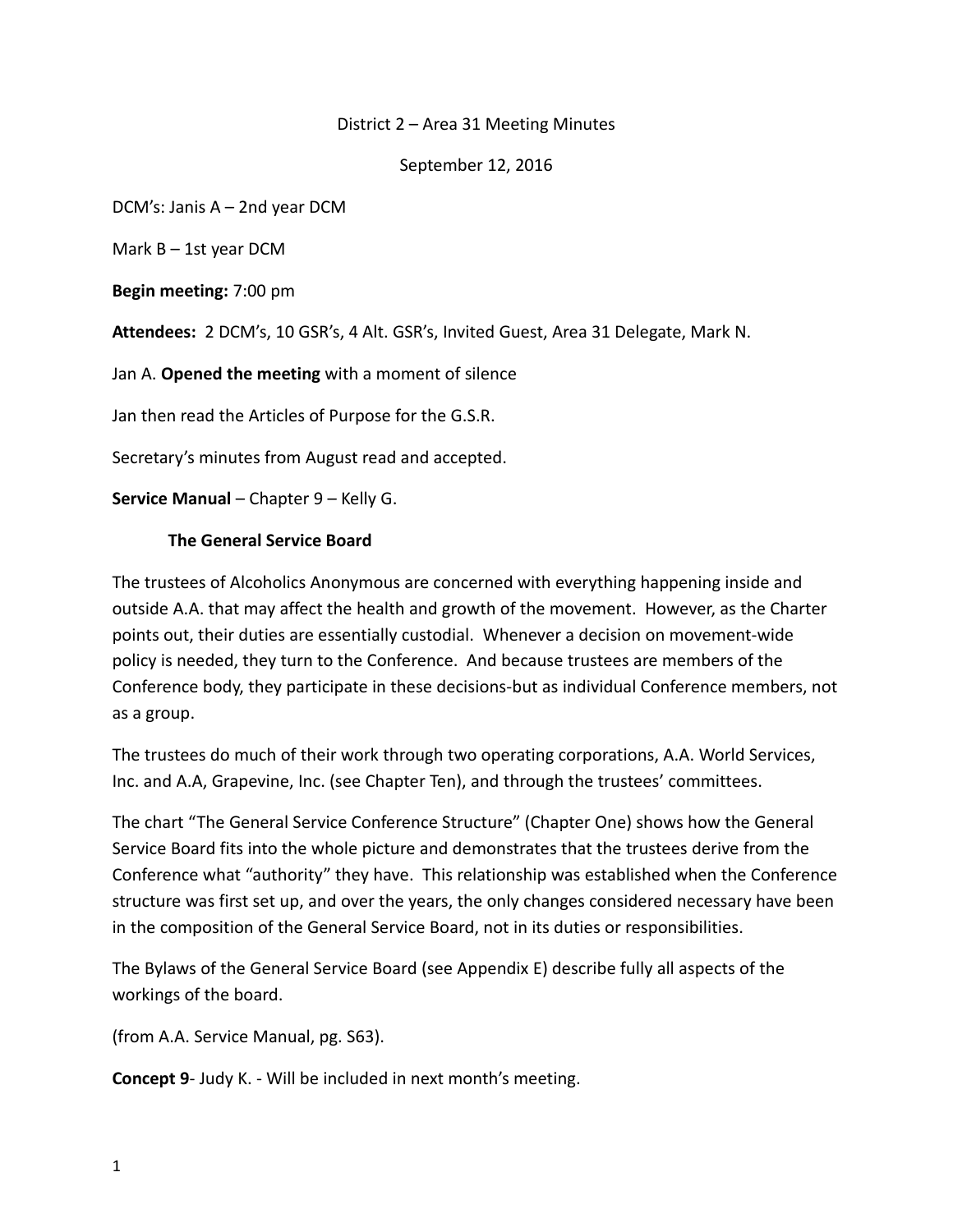**Next Month presenters:** Chapter 10 – Lin S. & Concept 9 – Judy K. & Concept 10 – Bill S.

## **District 2 Group Topics, Concerns & Follow-Up**

No new issues brought up at the meeting tonight.

**DCM Report –** by Mark B….

- Vote taken at the Area 31 meeting c/o the October meeting of the Area. The meeting will be held unless another vote is taken this month at the September, Area 31 meeting.
- Accessibility Committee and Public Information Committees need help, please bring back to your group and ask if any are interested in serving on either of these committees.

# **Old Business – None**

#### **New Business –**

- **Workshop is Saturday, September 17, 2016.**
	- o Carol B. will bring a Carrot Cake
	- $\circ$  We will use Sober Sunday's coffee pot and pot for hot water. They have donated a 2 lb. can of coffee as well.
	- $\circ$  Janis will purchase supplies: plates, cups, napkins, sweet & low, sugar, table cloths, silverware, etc.
	- $\circ$  Janis will order 3 party size pizzas from Capri pizza in Holyoke.
	- o Mark B. will bring bottles of water
	- o Lee M. will bring tea bags
- We have agendas for participants and we have requested Grapevine and Archives Boards to be at the workshop.
- Greeters: Rick W., Kelly G., and Cheryl W. and all others who would like to volunteer
- Set up volunteers: Joe K., Lee M. Joanne S. Lin S., Judy K. and all others who would like to come early and help set up or stay and help clean up.
- There will be a sign-up sheet for participants to sign.
- Jan will get Name tags